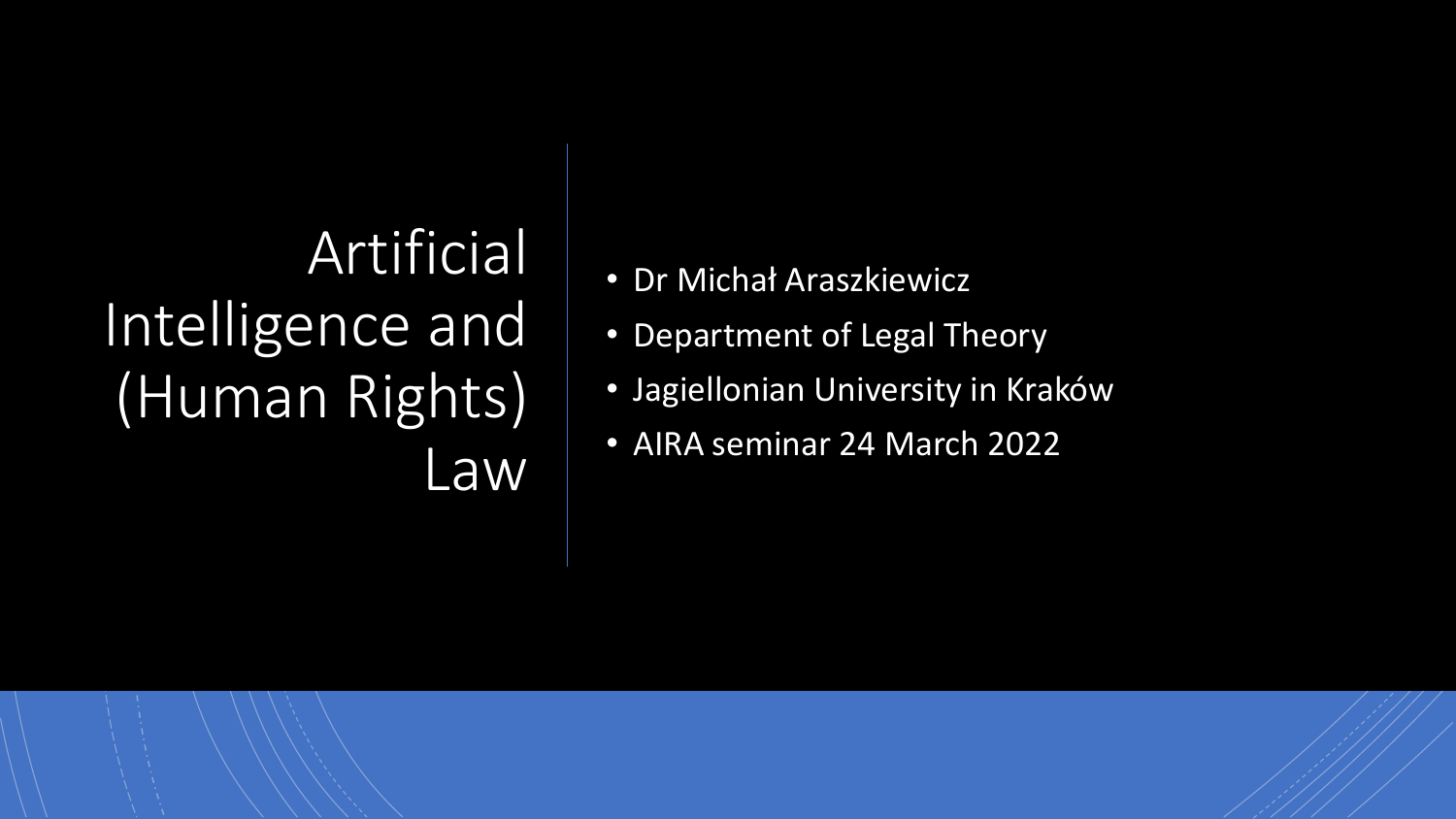Artificial Intelligence and Law

- AI & Law is an interdisciplinary study of research focused on
	- Computational modeling of legal knowledge and reasoning
	- Designing systems that support lawyers in the performance of different tasks
	- Testing the potential of computational models using law as illustrative material
	- Not to be confused with "Law and AI" research which investigates legal implications of the development and use of inteligent systems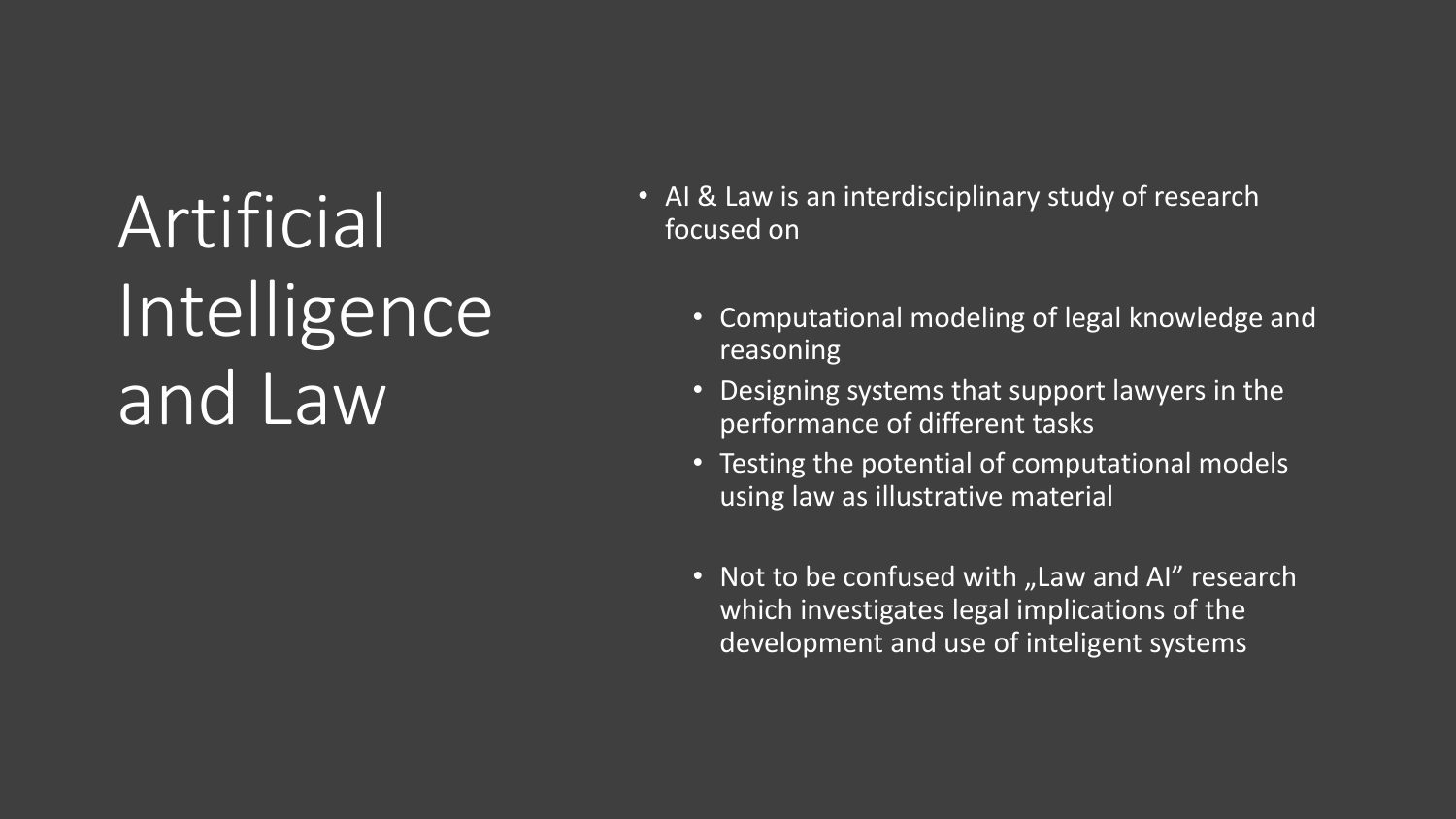The Purpose of this **Presentation** 

- review of the main problems in the field of computational modeling of legal reasoning and computational legal tasks performance support
- Identification of the potential threats to human rights arising from the (potential) use of inteligent systems in the sphere of justice
- formulation of a paradox following from the application of intelligenst systems in the field of human rights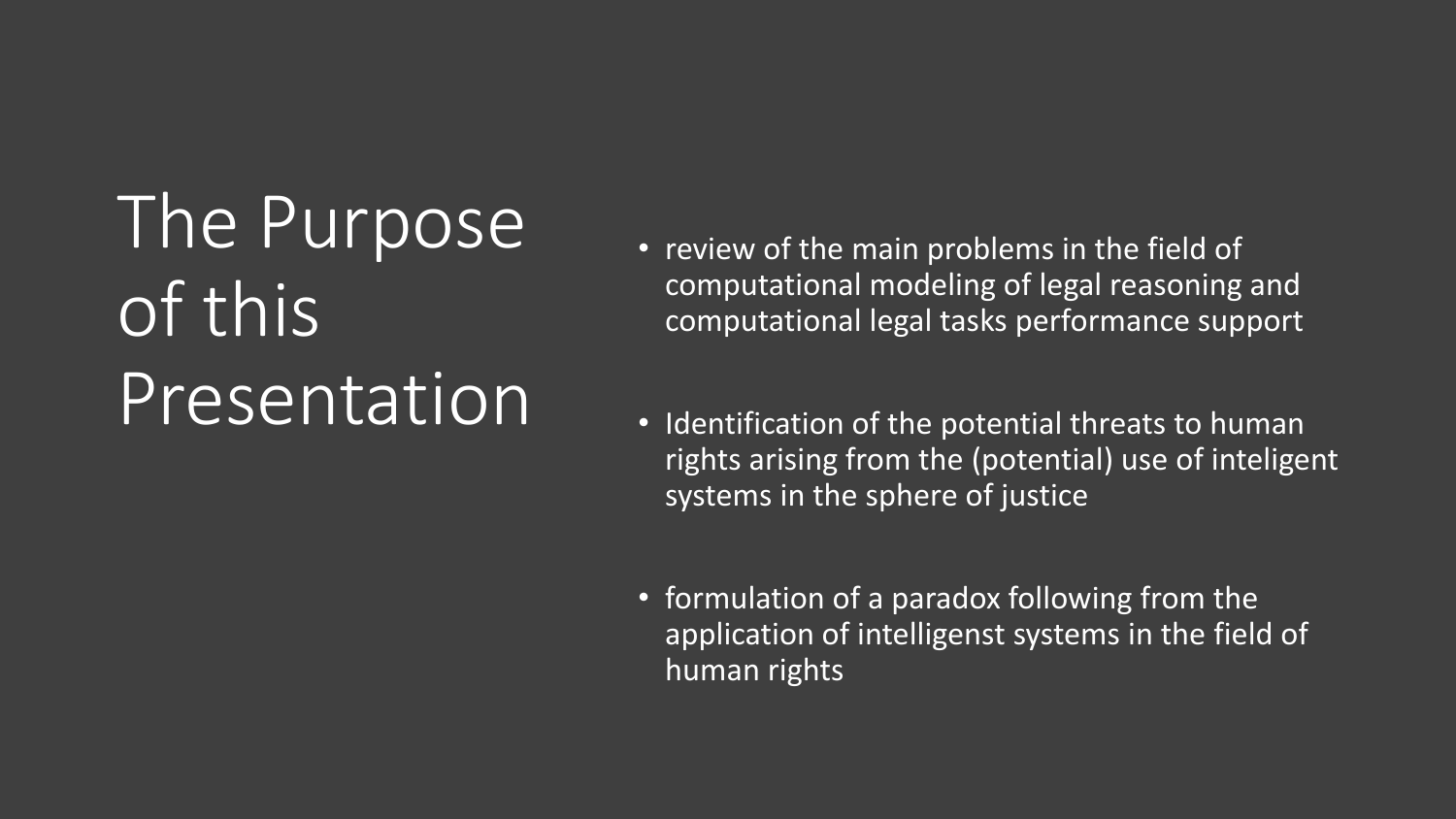Justification of Legal Decision

- There is a current fact situation (cfs) and a space of possible decisions
- Decisionmaking process the field of psychology / cognitive science
	- explanatory theories
- Justification of a decision the field of legal theory
	- Descriptive / normative / analytical theories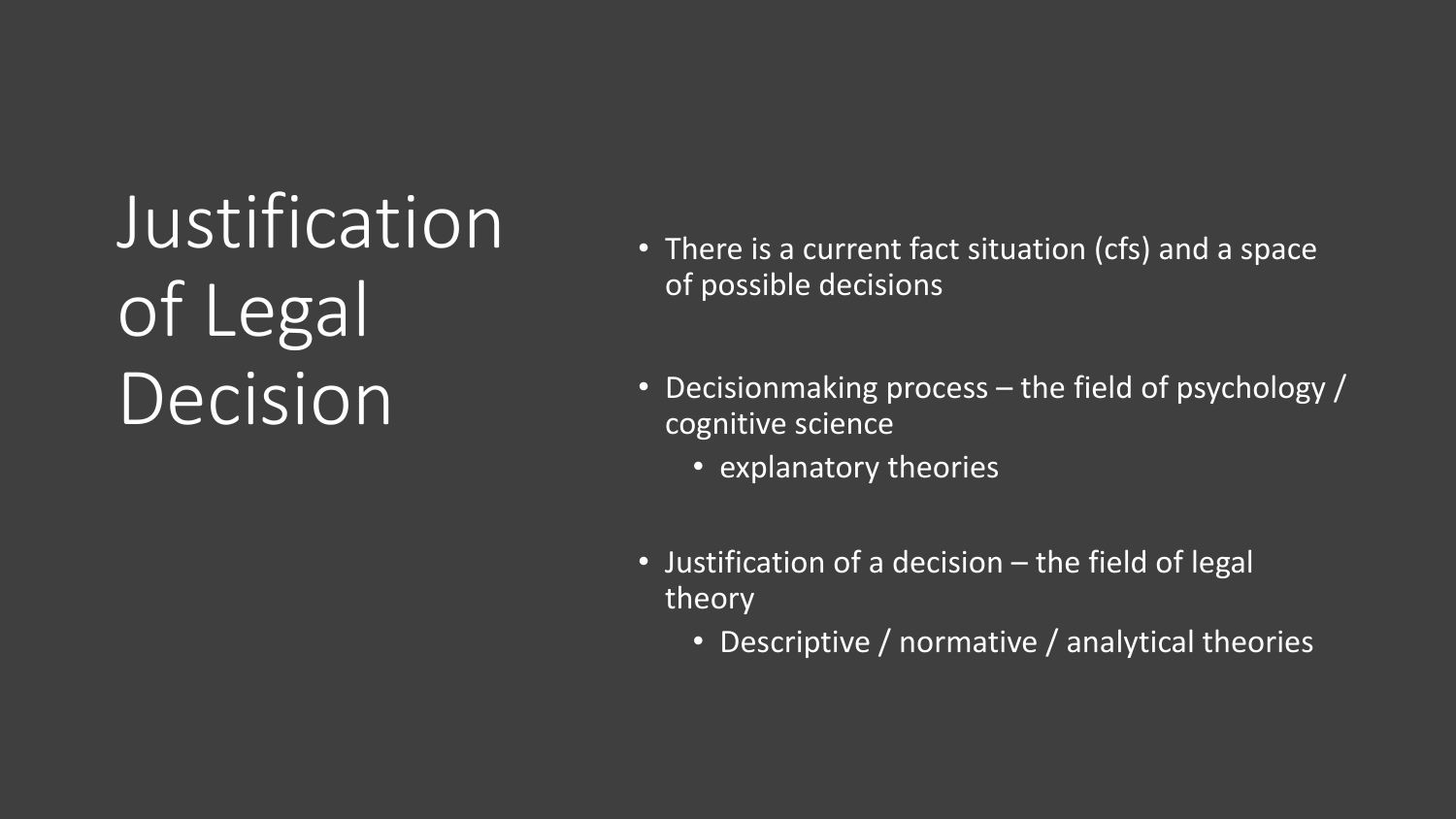Problems of Judicial Reasoning

- The validity problem: reconstruction of a potential basis for a justified decision from the relevant sources
- The evidence problem: reasoning with and about legal evidence, assessment of probabilities, burden of proof, standards of proof
- The interpretation problem: understanding of legal sources dealing with ambiguity, vagueness, open texture, values
- The subsumption problem: matching the description of the cfs with the law
- The choice of consequences problem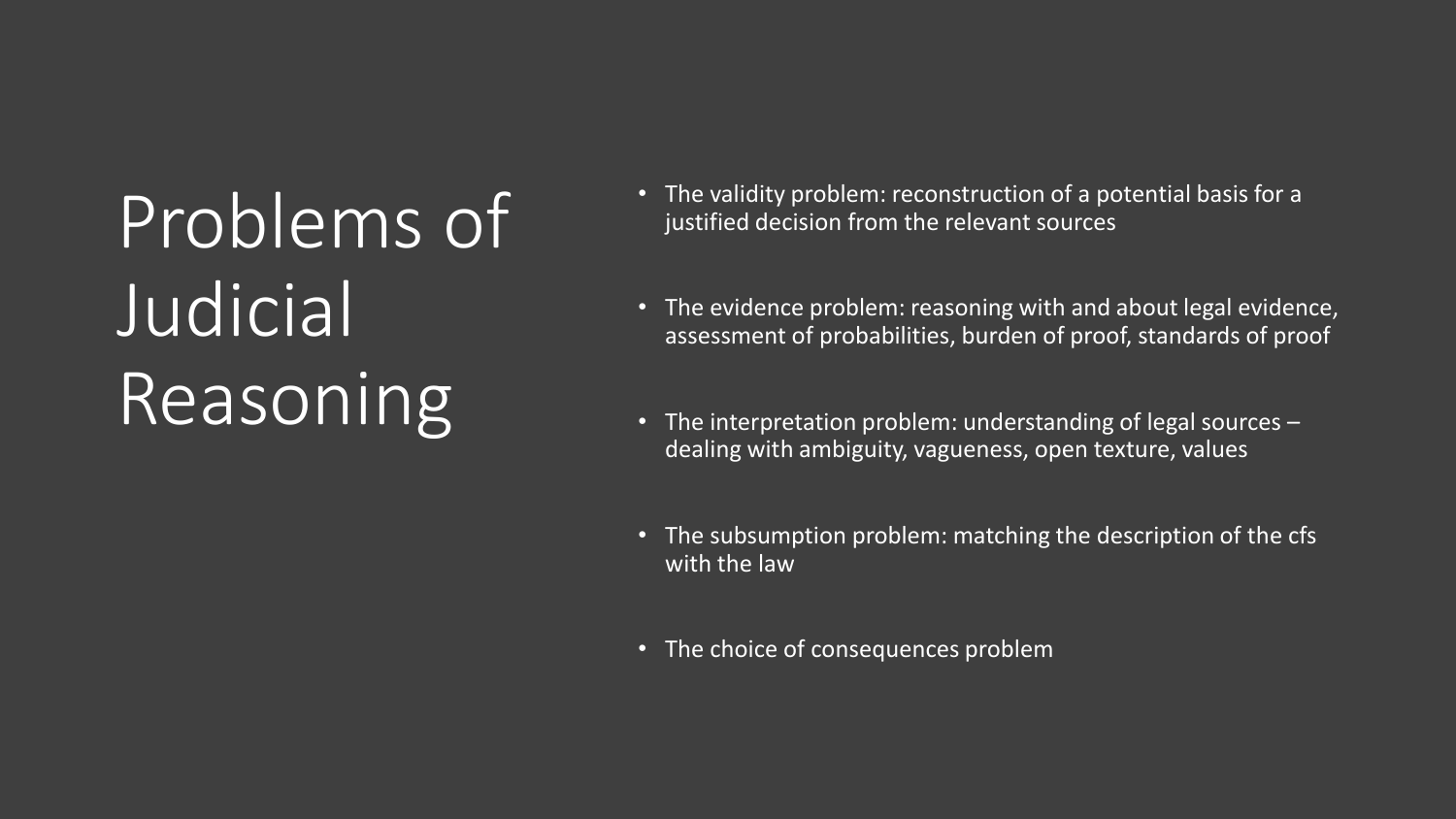Computational Models of Legal Reasoning timeline (1)

- 1970 the idea of a (rule-based) legal expert system
- 1980s the dominance of classical rule-based approach, the emergence of case-based approach
- 1987 HYPO: case-based reasoning systems paradigm
- 1990s (first half) hybrid systems, the development of defeasible logic based systems
- 1990s (second half) the emergence of argumentation systems as a new paradigm
- 1990s in general the development of legal ontologies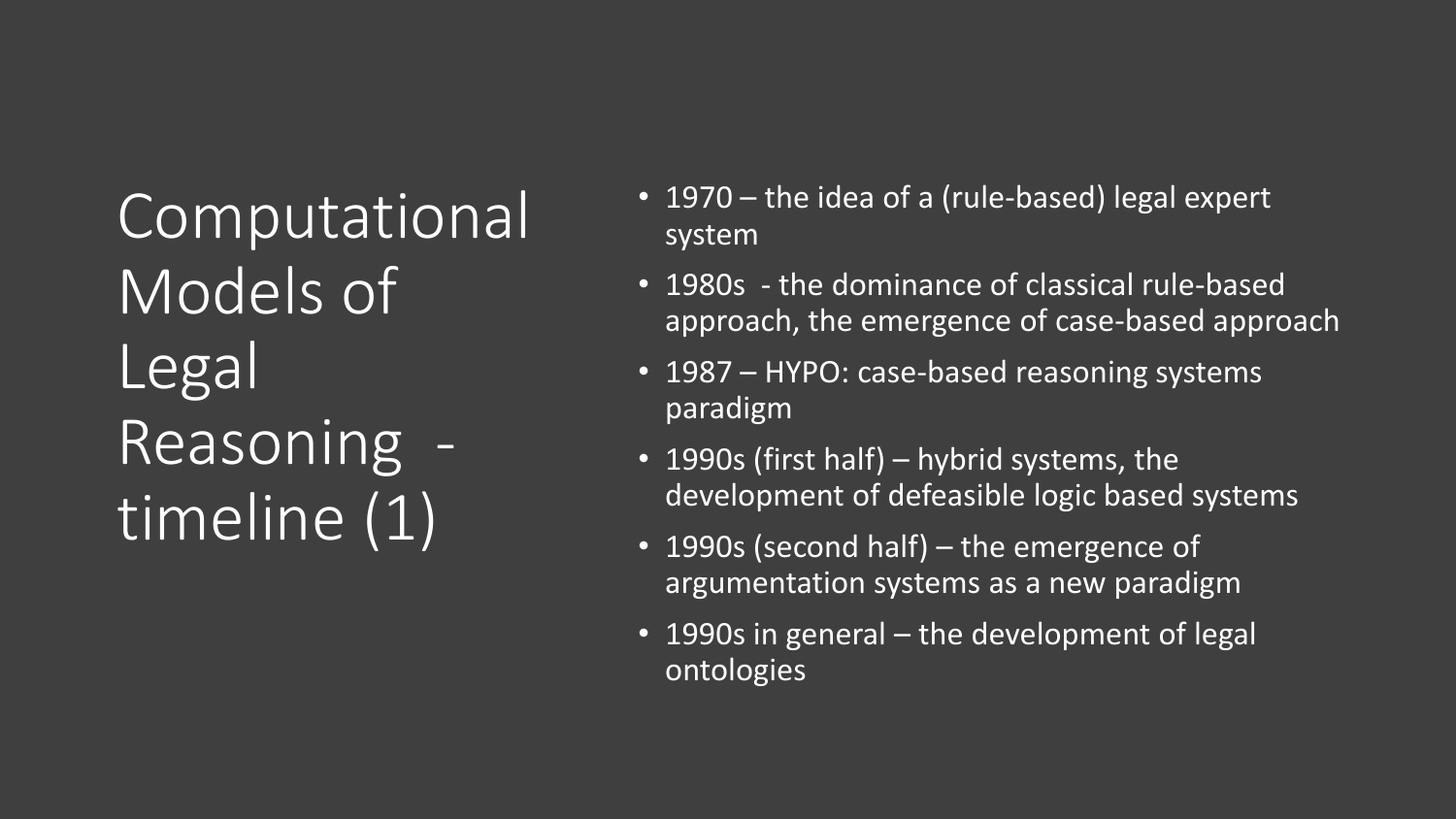Computational Models of Legal Reasoning timeline (2)

• 2000-2010 dominated by

- The development of legal ontologies and reasoners based on Semantic Web technology
- Further development of argumentation systems
- The rise of ML approach for legal prediction and classification problems
- 2010-now
	- Dominance of the ML approaches
	- Towards argumentation mining
	- The problem of how to connect ML tools with computational models of legal reasoning
	- Emerging LawTech applications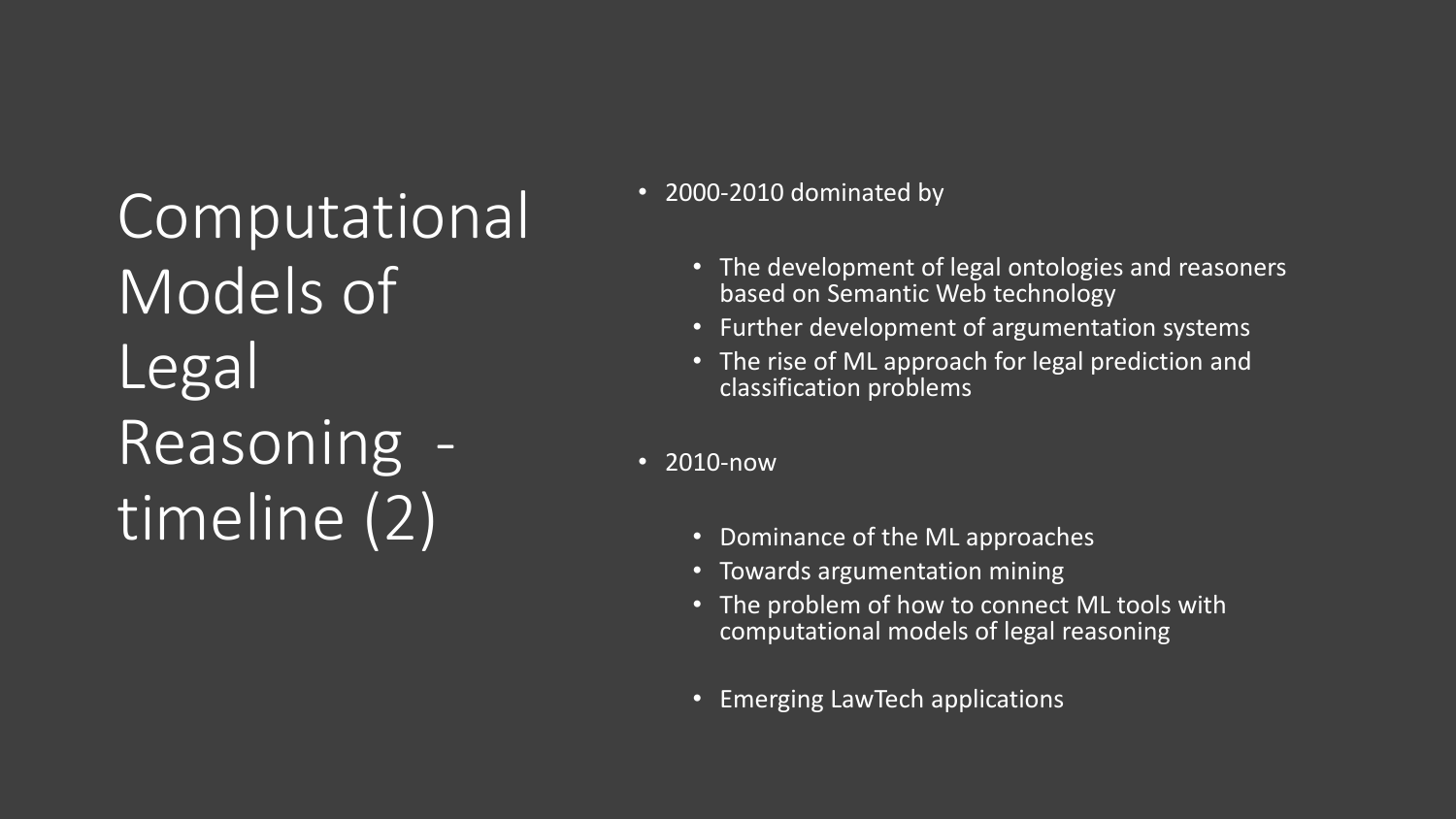### The Great Gap

#### **Computational Models of Legal Reasoning**

- require preparation, validation and maintenance of a formalized knowledge base
- limited learning and scalability
- step by step reasoning expressible in language – high understandability
- resemble the structure of legal justification

#### **ML Classification and Prediction Systems**

- operate on the documents expresses in natural language
- learning capacity is the core of the system's operation
- limited understandability (to different extents, depending on the model)
- perform tasks which do not have (almost) anything in common with legal justification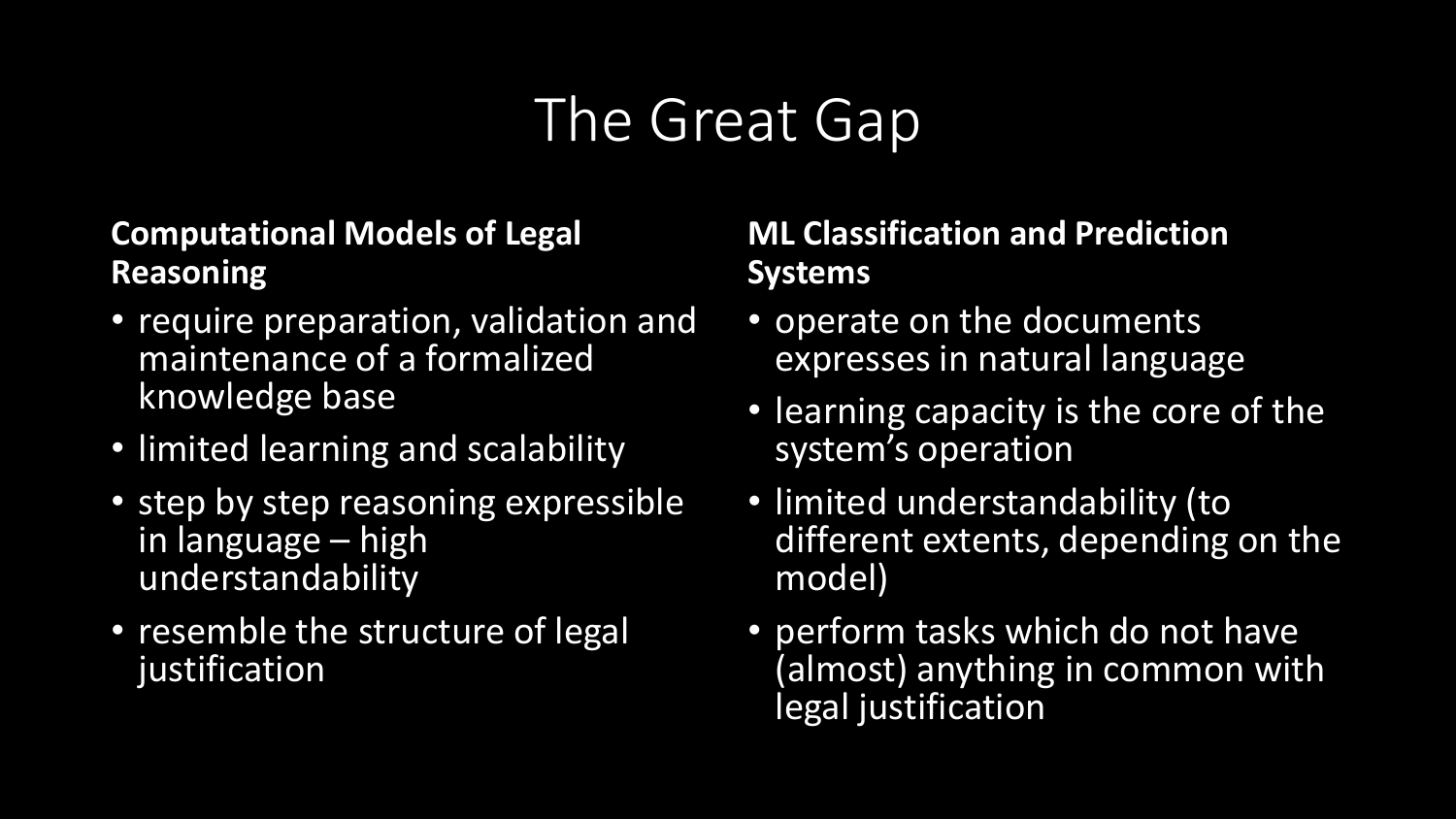# Possible Solutions

- ML models operation output as the set of premisses for the computational models of legal reasoning
- Training the ML models with the use of annotation which employs the elements us justificatory reasoning
- Automated generation of justificatory theories  $+$  human evaluation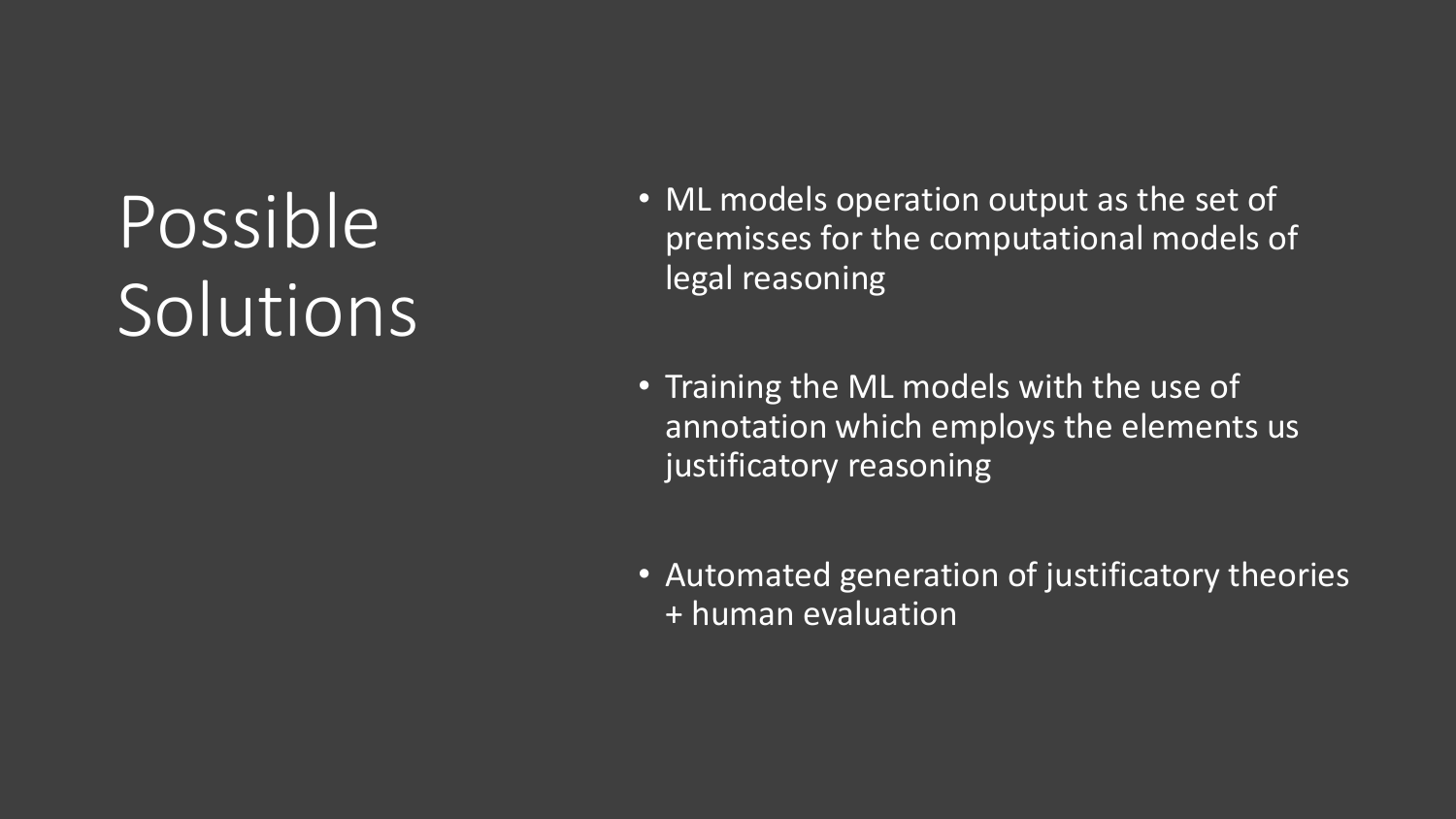#### Potential Benefits

- Descrease of duration of judicial proceedings
	- Justice delayed in justice denied
- Cost reduction (?)
- Elimination of (certain types) of mistakes
	- Better information retrieval
	- Ordering of information
	- Reduction of contradictions or non sequitur
	- Better assessment of probabilities
	- Reduction of human bias
	- Reduction of simple errors following from imperfect memory and limited attention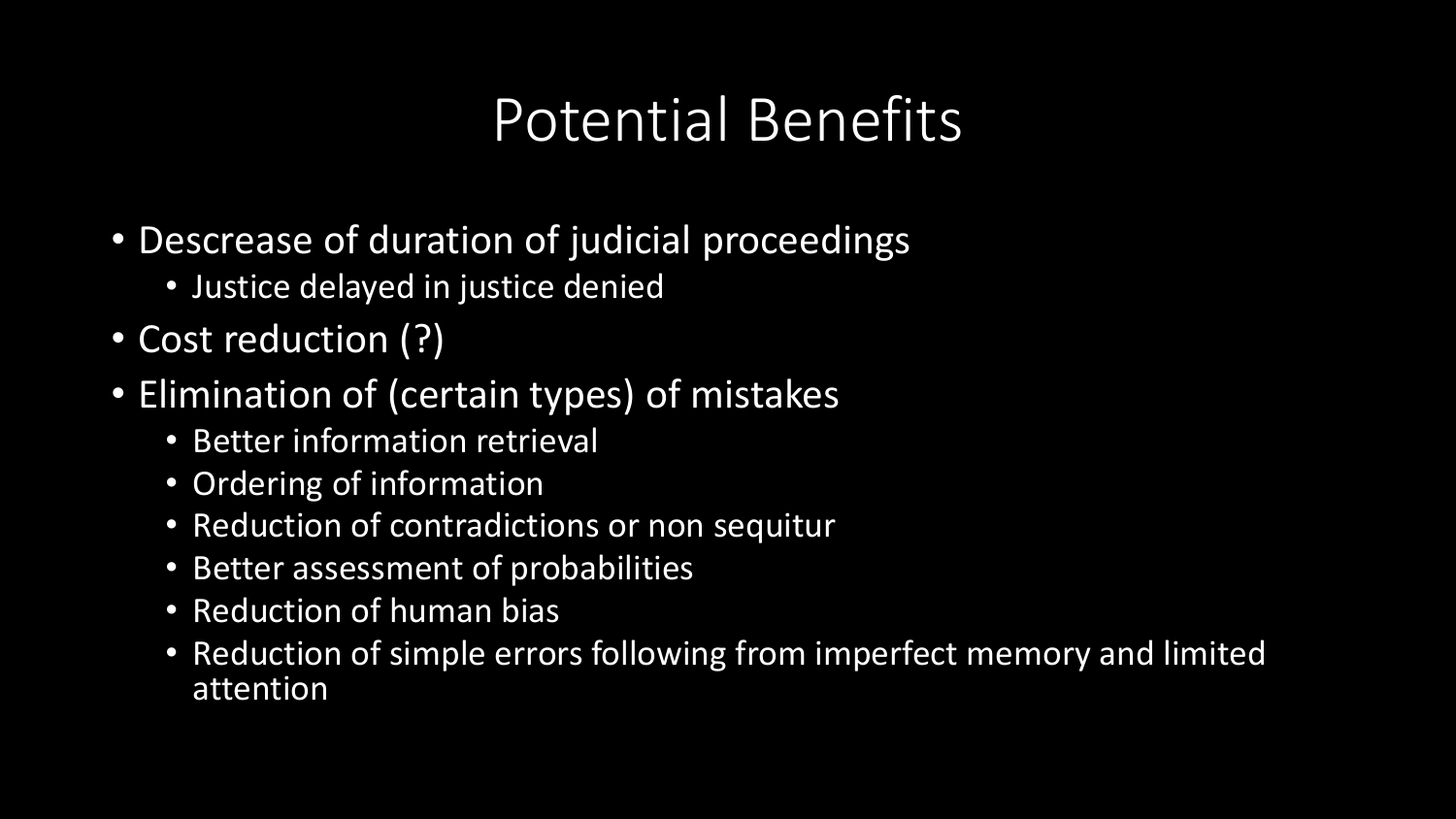#### Risks and Problems

- All: Institutional inertia and opportunism
- SAI: propagation of errors present in the knowledge base
- SAI: limited context sensitivity
- ML: propagation of errors present in the dataset
- ML: algorithmic discrimination
- ML: reduced understandability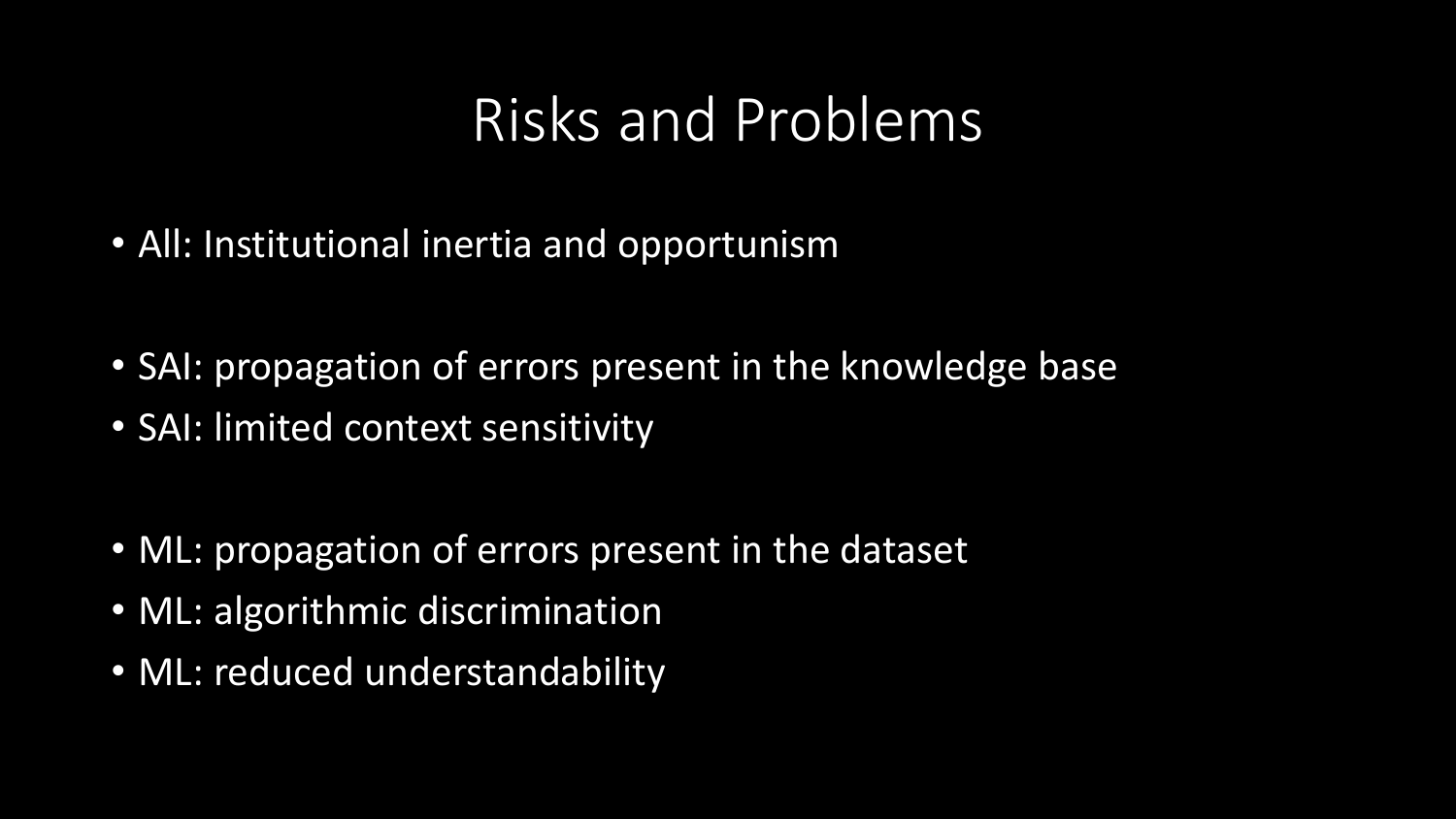#### Human Rights

- A doctrine based on the idea of human dignity as the source of fundamental rights
- More than 100 international legal instruments
- European Convention of Human Rights (Council of Europe)
- Charter of Fundamental Rights of the European Union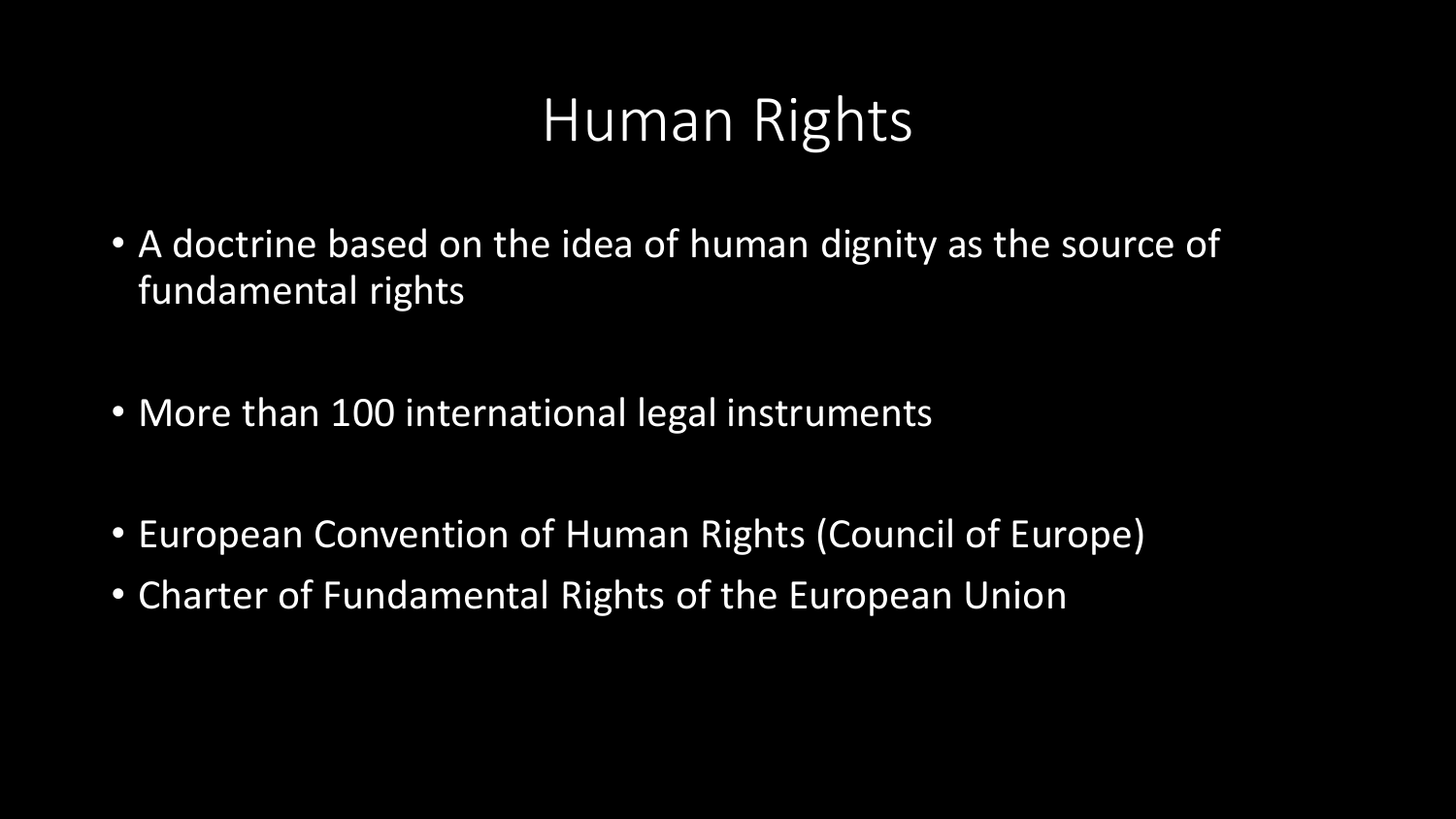#### Selected Rights

- Right to life (art. 2 ECHR, art. 2 CFREU)
- Respect for private life (art. 7 CFREU, art. 8 ECHR)
- Protection of personal data (art. 8 CFREU)
- Equality and non-discrimination (art. 15 ECHR, art. 20 and 21 CFREU)
- Right to health care (art. 35 CFREU)
- Effective remedy and fair trial (art. 6 ECHR art. 47 CFREU)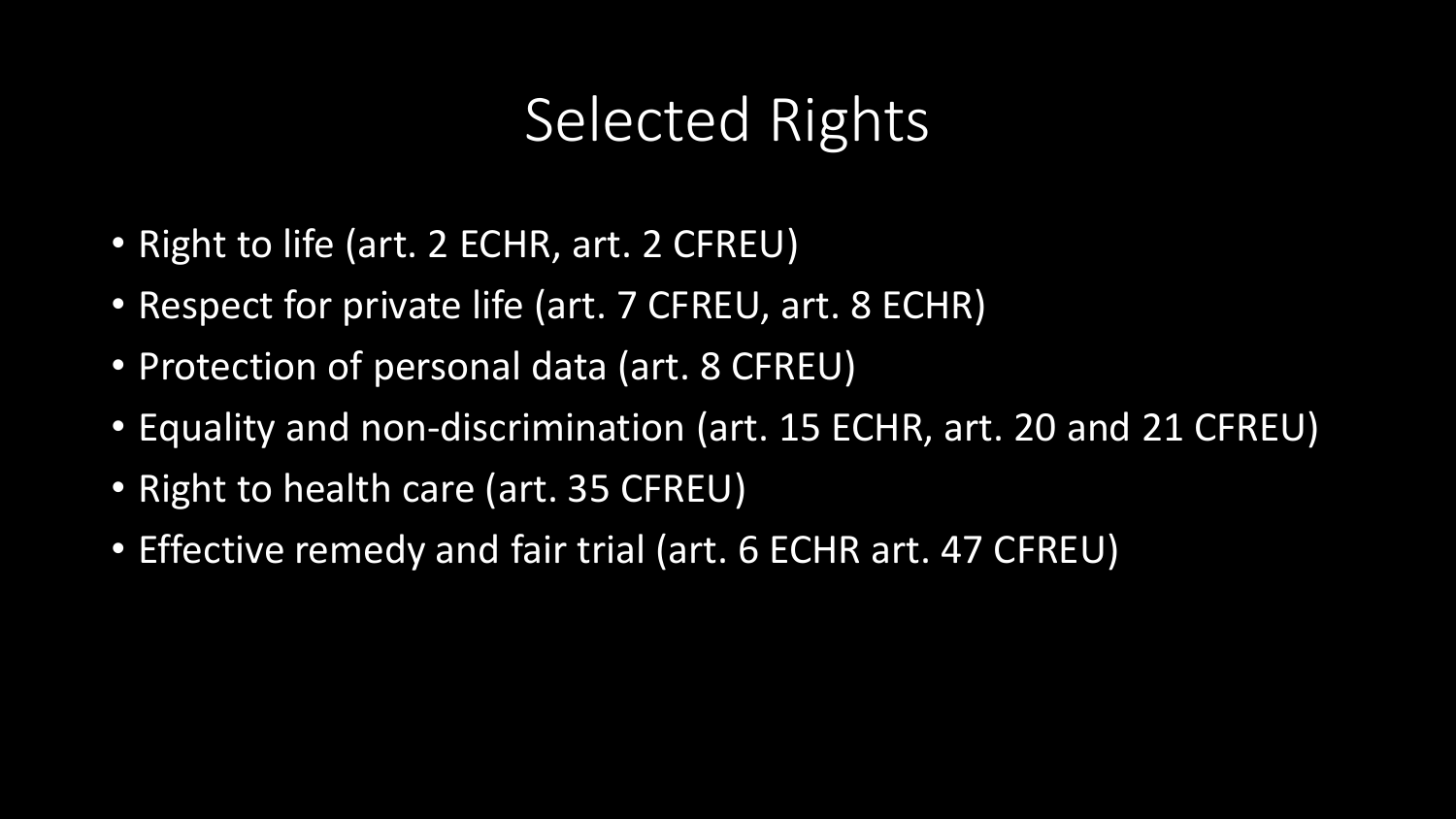#### Open Questions

- Influence of the application of the IS in the judiciary on the right to a fair trial and non-discrimination
	- There exist predictive systems which perform well aso in the field of human rights law!
- Right to life and protection of health applications of IS in the field of medicine; industrial applications
- Respect for private life Internet services and prospective VR
- Employment and HR non-discrimination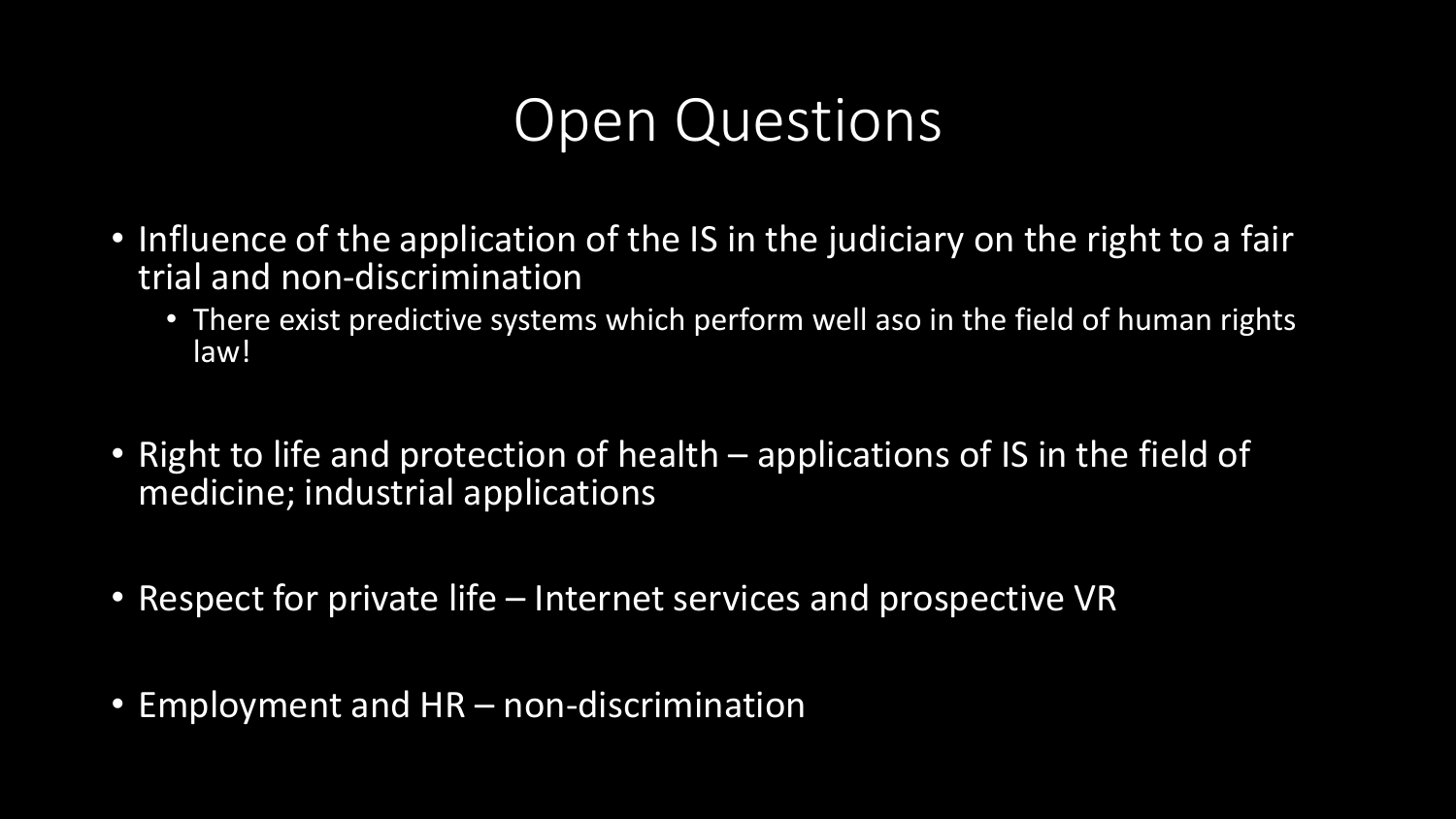#### Paradox of Judicial Applications of IS

- The extensive dataset of documents and the complexity of the modern world render it more and more difficult to provide access to justice
- Especially in the environments changing on a fast pace, eg information technology
- It seems impossible to cope with these problems without the extensive application of IS in the field of the judiciary
- Including the cases concerning the tools supporting the judiciary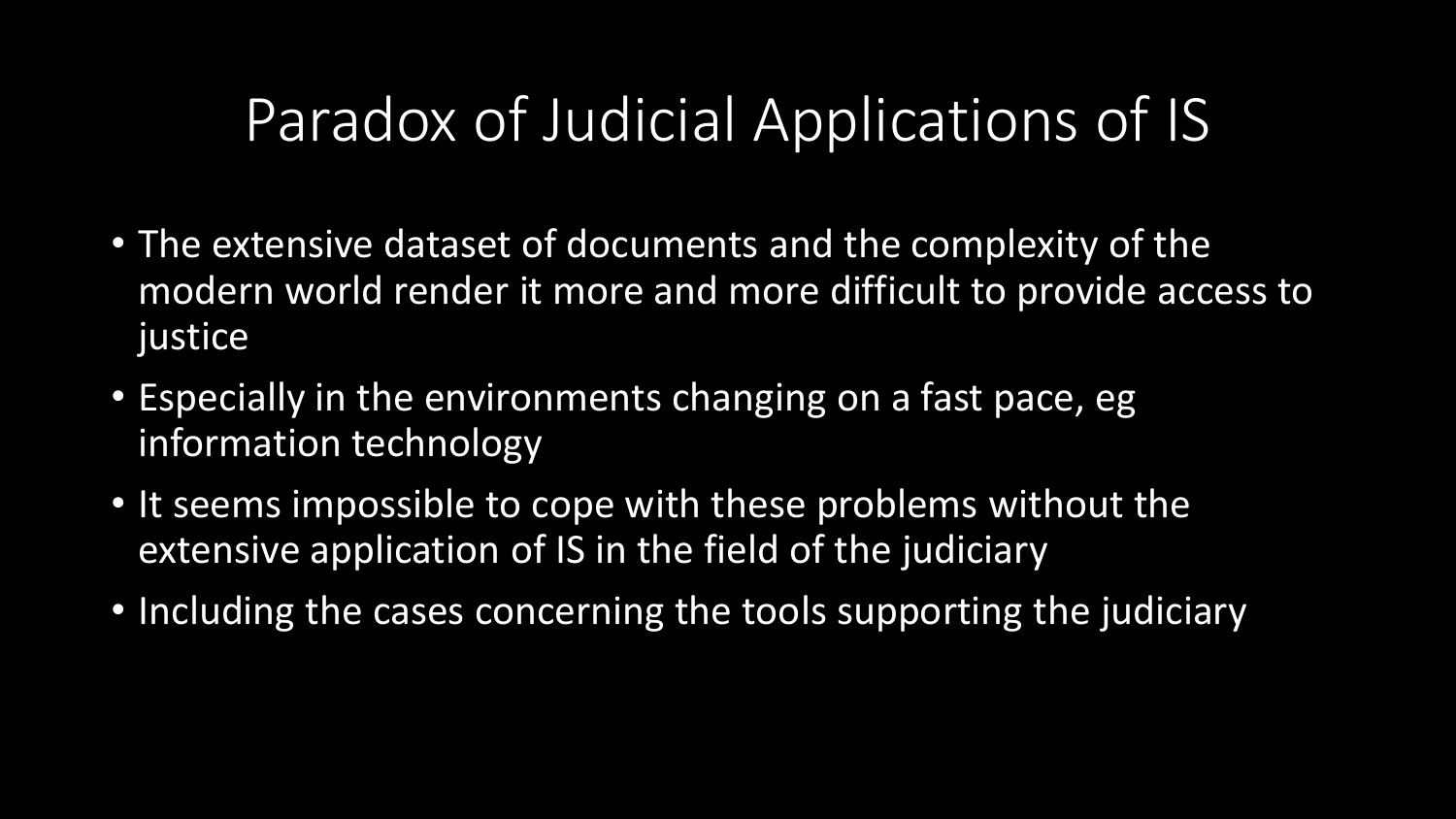### Selected Bibliography

- Aletras N., Tsarapatsanis D., Preotiuc-Pietro D., Lampos V., Predicting judicial decisions of the European Court of Human Rights: a Natural Language Processing perspective (2016), Perrj Computer Science vol. 2, e93
- Araszkiewicz M., Computational Legal Problem Solving: What Can LegalTech Learn from the AI and Law Research, and Beyond? In: D. Szostek, M. Załucki, LegalTech, Nomos 2021, 99-125
- Ashley K.D., Artificial Intelligence and Legal Analytics. New Tools for Legal Practice in the Digital Age Cambridge University Press 2017.
- Bench-Capon T., 'HYPO'S legacy: introduction to the virtual special issue' (2017), Artificial Intelligence and Law 25(2), 205-250
- Bench-Capon T. et al., "A History of AI and Law in 50 Papers: 25 Years of the International Conference on AI and Law" (2012) Artificial Intelligence and Law 20, 215−319
- Branting L. K., Pfeifer C., Brown B., Ferro L., Aberdeen J., Weiss B., Pfaff M., Liao B., 'Scalable and explainable legal prediction' (2020) Artificial Intelligence and Law, <https://doi.org/10.1007/s10506-020-09273-1>